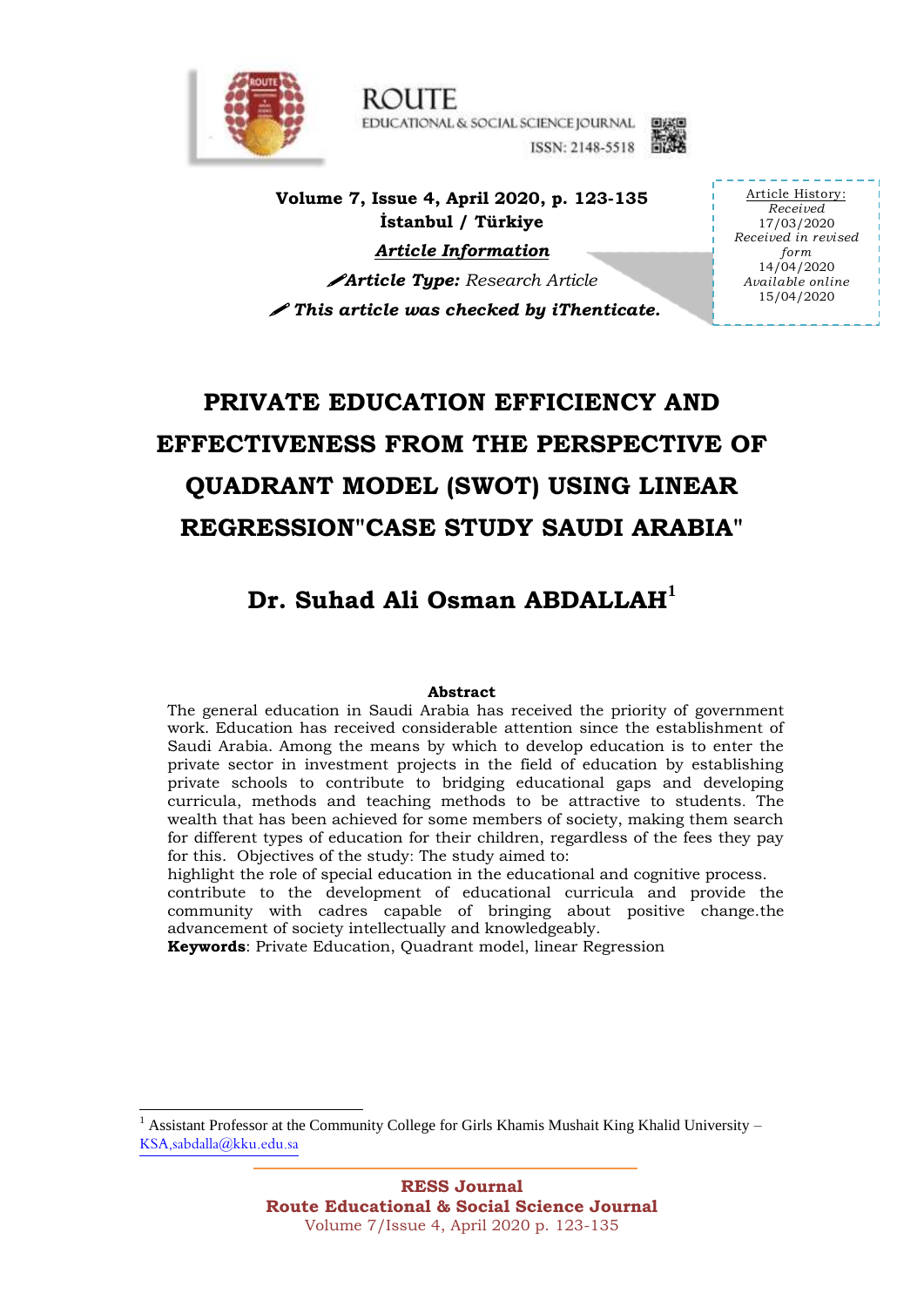**كفاءة التعليم اخلاص وفاعليته من منظور منوذج التحليل الرابعي )SWOT ) ابستخدام االحندار اخلطي"دراسة حالة اململكة العربية السعودية"**

**د. سهاد علي عثمان عبد هللا أستاذ مساعد بكلية اجملتمع للبنات خبميس مشيط جامعة امللك خالد1 – اململكة العربية السعودية**

**امللخص**

حصل التعليم العام يف ادلملكة العربية السعودية على أولوية العمل احلكومي.كما حظي التعليم ابهتمام كبري منذ إنشاء ادلملكة العربية السعودية.من بني الوسائل اليت ميكن هبا تطوير التعليم دخول القطاع الخاص في المشاريع الاستثمارية في مجال التعليم من خلال إنشاء مدارس خاصة للمساهمة في سد الفجوات التعليمية وتطوير المناهج والأساليب وطرق التدريس لتكون جذابة للطلاب.الثروة التي تحققت لبعض أفراد المجتمع، مما يجعلهم يبحثون عن أنواع مختلفة من التعليم لأبنائهم، بغض النظر عن الرسوم اليت يدفعوهنا مقابل ذلك. أهداف الدراسة: هتدف الدراسة إىل: تسليط الضوء على دور الرتبية اخلاصة يف العملية التعليمية

والمعرفية–المساهمة في تطوير المناهج التعليمية وتزويد المجتمع بالكوادر القادرة على إحداث تغيير إيجابي– النهوض بالمجتمع الفكري والمعرفي.

**الكلمات املفتاحية**: التعليم اخلاص، منوذج رابعي، االحندار اخلطي.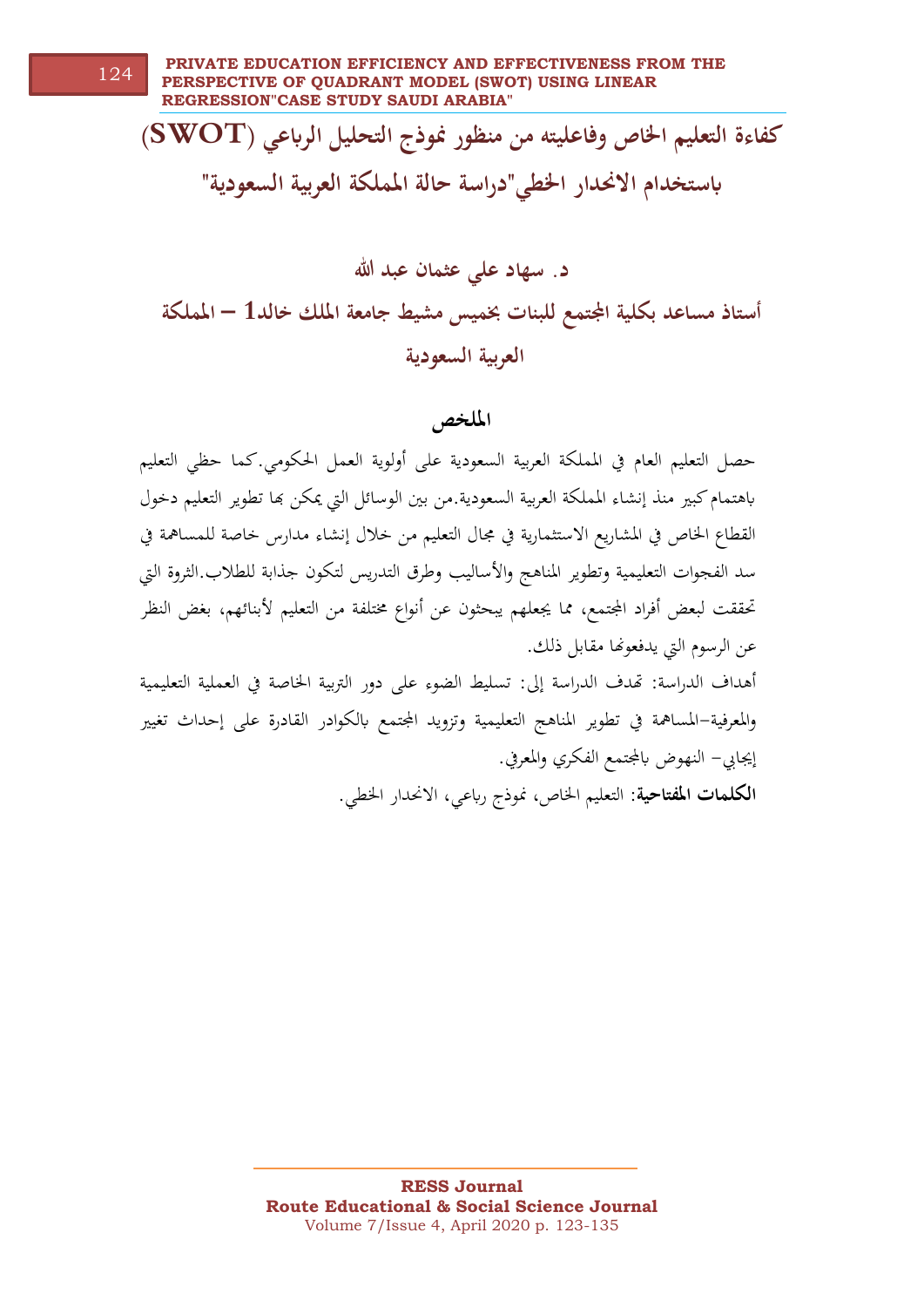125

**Introduction**: Education is generally one of the most important factors of development in societies and is the most effective and influential tool in the process of development and the human element and is the only means of movement of progress and development.The true measure of the progress of societies is not only their natural resources or resources, but also the human resources they possess, the knowledge and the ability to exploit these resources better so that they can achieve the well-being of society. No society can achieve progress, development and prosperity unless it has the knowledge of development and will not acquire this knowledge without the existence of educational institutions with the ability of software and knowledge and high cadres of a high degree of qualification .Therefore, education is the most important in all systems and societies, but it is the first concern because it helps to build the human and show its features and the establishment of values and elements and intellectual and religious aspects of the individual and the community on which the construction of the integrated personality .Private education is the investment of the private sector in education and is an important means of benefiting from the material and knowledge resources of individuals and institutions in society in building and developing the nation .In this paper we discuss the potential of private schools and the efficiency and effectiveness of the positive contribution to society by using quadrant analysis and linear programming as a measure to identify the problems, obstacles and methods used in the educational process in Saudi Arabia as a model for this study.

#### **Problem Formulations**:

The problem of the study lies in the main question: Does private education have the ability, efficiency and effectiveness to make an appreciable contribution to the learning process?

questions of the study:

1-Is there a real opportunity for private education to prove its distinctiveness from government education?

2-Does private education have the power and efficiency to make a real educational revolution?

3-Does private education contribute to the development of societies?

#### **The Significant of study:**

The importance of the study is that it attempts to highlight the role of private education in society and how to benefit from it in bridging the gaps and gaps that occur in public education and contributing to the development of the curriculum with the freedom to introduce additional study courses and the use of advanced teaching methods.

#### **Objectives of the study**:

The study aimed to highlight the role of special education in the educational and cognitive process and contribute to the development of educational curricula and provide the community with cadres capable of bringing about positive change and the advancement of society intellectually and knowledgeably.

#### **The hypothesis of the study:**

1-Special education has the opportunity to make a positive change in curricula and teaching methods.

2-Private education is considered a form of investment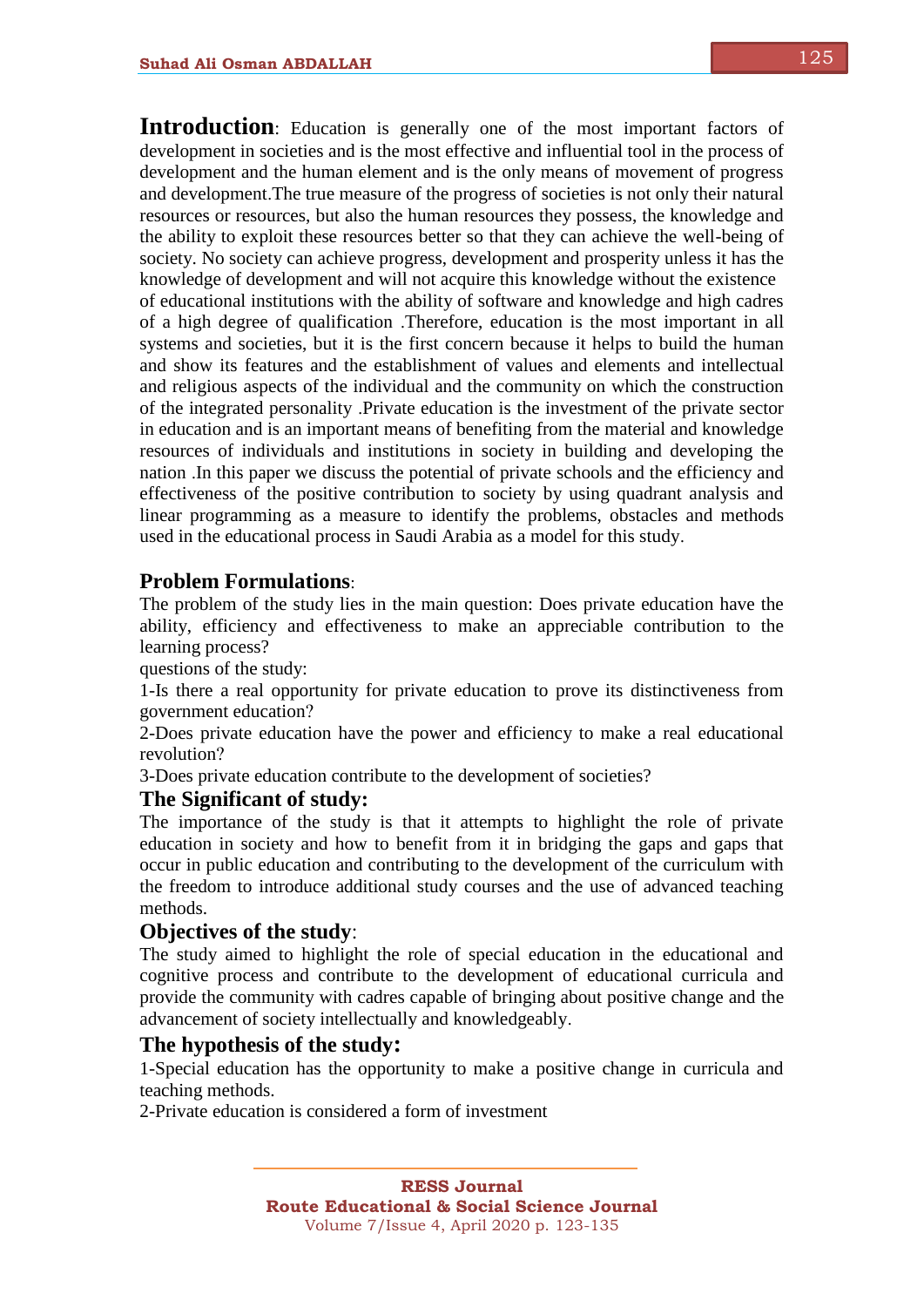#### **PRIVATE EDUCATION EFFICIENCY AND EFFECTIVENESS FROM THE PERSPECTIVE OF QUADRANT MODEL (SWOT) USING LINEAR REGRESSION"CASE STUDY SAUDI ARABIA"** 126

3-Special education does not have the competence and effectiveness required to make any positive differences in society.

4-Private education represents another bourgeois window representing a kind of social prestige.

**Methodology of the study:**

The historical, descriptive, and deductive approach.

### **The limits of the study:**

Place of study: Saudi Arabia.

Study time: The period from 1433 to 1438 AD.

## **The first topic: The concept of education in the Kingdom and its departments**

### **The first requirement** : **The concept of education in the Kingdom.**

1- **The concept of education :** Education in the language origin of the act science, and science against ignorance, and the man of the world and the knowledge of the people of scientists in all of them, and Siboyeh that scientists are the ones who say only science, and confirms the son of the Genie that the world in science is the one who possesses the greatness in science, but who was at the beginning In the request of knowledge or the beginning of his entry into the request for knowledge, he is considered a scholar, and the flag or the sign is a recipe for exaggerating the description of the person with science, which is the world too.

#### **2- Education in the Kingdom:**

The general education in Saudi Arabia has received the priority of government work. This interest has been preceded by any other interest as a practical application to invite the Islamic religion to mankind by making education a means for the ages and building of the earth. The meeting of the founder King Abdul-Aziz bin Abdul Rahman Al Saud, may God have mercy on him, E is a key tool for the start of education.

In 1344H, the establishment of the first apparatus of a modern educational institution and the first nucleus of a modern educational system was established. The approval of the establishment of the Directorate of Knowledge was issued on 13 Ramadan 1344H.

His Majesty King Abdul-Aziz, issued in 1345 H that "public knowledge matters are the spread of science, knowledge and industry and the opening of offices, schools and scientific institutes throughout the Kingdom of Hijaz.

This was the case until Saudi Arabia was declared the official name of the state in 1351H. The Basic Law of Knowledge was promulgated in 1356 H. The previous article was amended to be more comprehensive, as stated in Article 3 of the Law: The Directorate of General Knowledge is the supervisor of all education in the Kingdom of Saudi Arabia and excludes military education ".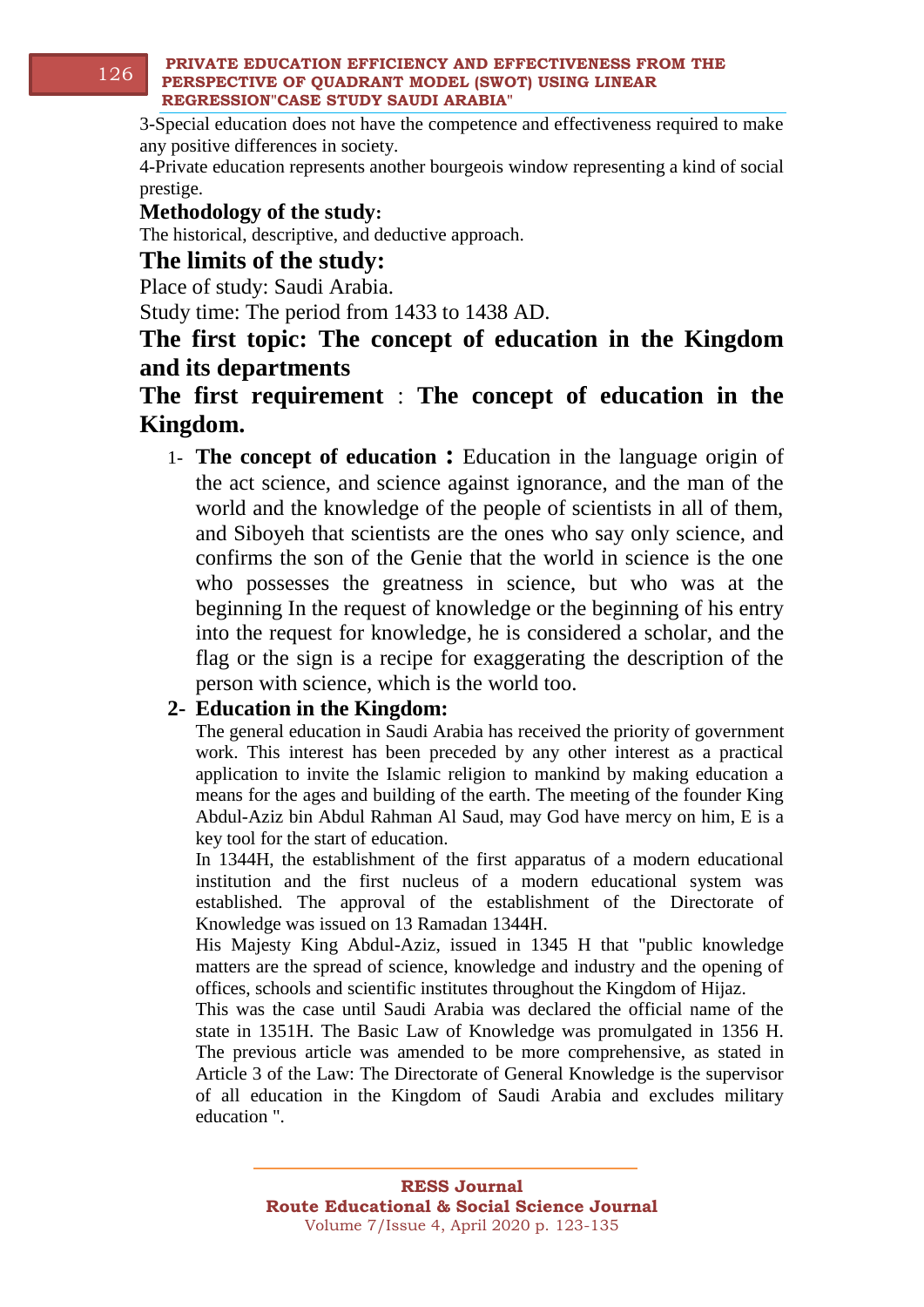The year 1373H was the starting point for formal education in Saudi Arabia, and the stage of rooting and expansion. This year saw the establishment of the Council of Ministers, which was one of the pillars of the Ministry of Education - the Ministry of Education now - where Prince Fahd bin Abdul-Aziz was the first minister to assume it and he took the reasons for achieving the factors of rooting and expansion. The Ministry took Makkah Al-Mukarramah headquarters from its establishment until the first spring in 1376 AH when it moved all its apparatus to Riyadh.

#### **The Second topic: Private Education (Al Ahli) in the Kingdom:**

National security is linked to education, so there is a necessary requirement to change the common perception in many literatures that education is a service activity to an investment activity. Investment also plays a positive role, and raise the rate of economic growth and improvement, and investment operations correctly contribute to increased interdependence between the economic sectors to achieve continuous and growing development

In any modern society, the school is the center of hope for growth and development. The school in particular, and the educational system in general, are the most important institutions to which the arrows of criticism are directed in every society, especially when society is shaken or challenged. Criticism increases with the progress of society in urbanization and civilization. And this is only because the school is a tributary of the foundations of the tributaries of any society and its well-being and development.

Education has received considerable attention since the establishment of Saudi Arabia. This interest continued to the present years. One indicator of this concern is the allocation of education from the State budget. Education in Saudi Arabia has witnessed an unprecedented development in the world, in terms of the spread and absorption of students and free education and encourage enrollment. However, over time, problems have emerged in the educational system, such as the low level of student achievement, with a large proportion of them having low ratings in mathematics, English and Arabic, as indicated by the State of Education Report for the academic year 1426/1427 (General Administration of Educational Supervision, 1427), and the emergence of signs of deficiencies and imbalances in that system to keep abreast of developments and meet the development needs in Saudi Arabia and the world .With the emergence of indicators of low performance of the educational system, many specialists called for the need to work on the development of this system, and the introduction of educational projects development that enables education in Saudi Arabia to compete with educational systems in the rest of the world. These calls were met by a response from the political leadership, and the development of education became a national project .Among the means by which to develop education is to enter the private sector in investment projects in the field of education by establishing private schools to contribute to bridging educational gaps and developing curricula, methods and teaching methods to be attractive to students. Therefore, with the availability of public education, there is special education (private), usually in private schools, additional subjects or programs, such as English or computer. According to the Ministry of Education, 1429, 9% of schools are private

schools. Many private sector institutions invest their activities in public education programs. The private public schools are divided into two categories:

1-Schools that are not intended for financial gain, such as charity schools.

2-Schools that aim to achieve financial profits.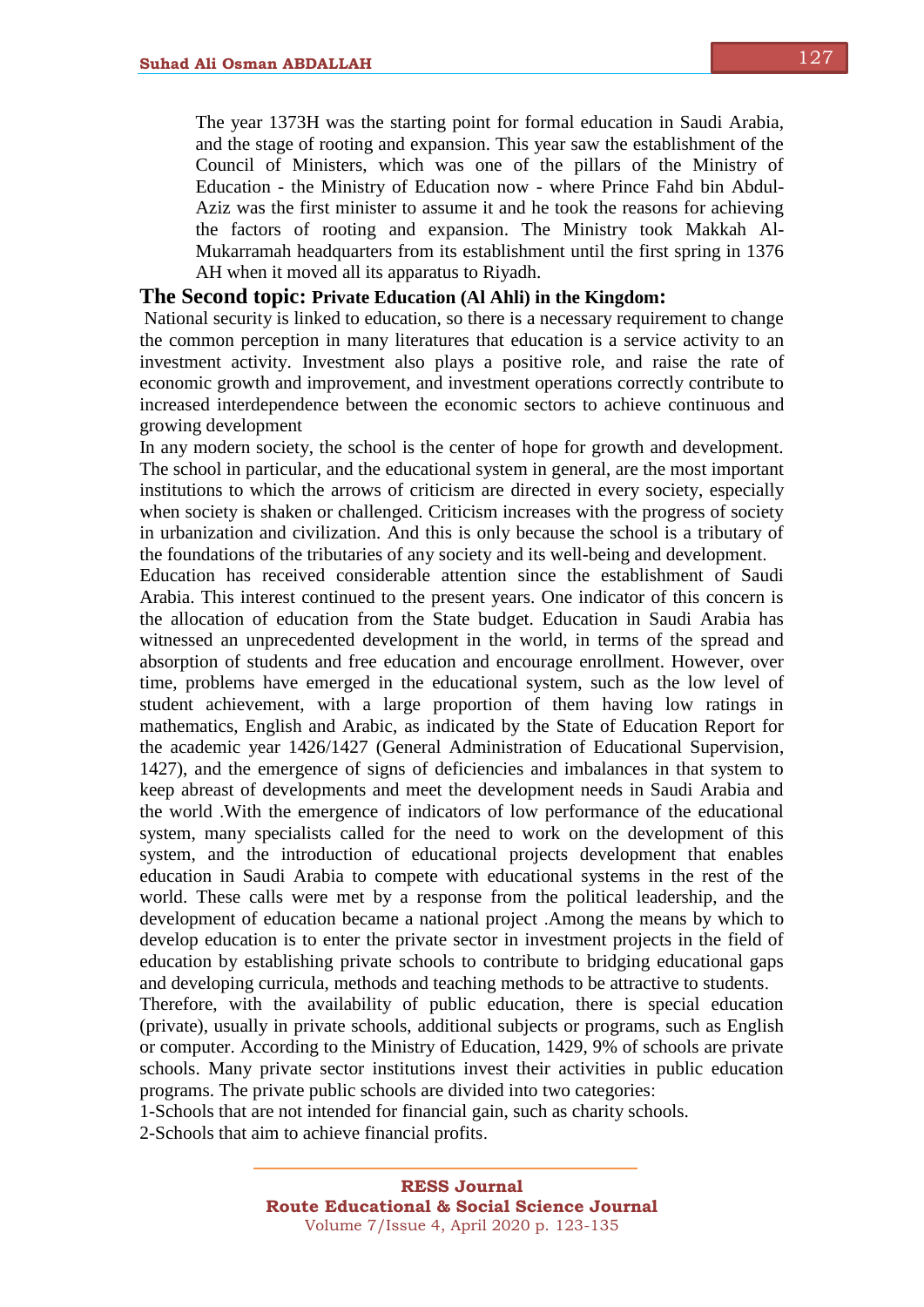#### **PRIVATE EDUCATION EFFICIENCY AND EFFECTIVENESS FROM THE PERSPECTIVE OF QUADRANT MODEL (SWOT) USING LINEAR REGRESSION"CASE STUDY SAUDI ARABIA"** 128

The Sixth Development Plan also indicated that private sector investment in education is:

1-Transport services in the public sector.

2-Construction of school buildings for public schools.

3-Investment in training.

4-Investment in the field of computer technology.

According to statistics of the Ministry of Economy and Planning (2006), the number of male and female students in Saudi Arabia increased by the end of the Seventh Development Plan to 296,903 students as in Table 1 and Figure 1.

#### **Table (1): Numbers of male and female students in KSA**

| Stage                  | <b>Male Students</b> | <b>Female Students</b> |
|------------------------|----------------------|------------------------|
| Primary                | 99.764               | 65.523                 |
| <b>Lower Secondary</b> | 35.877               | 19.875                 |
| <b>High Secondary</b>  | 45.262               | 30.574                 |
| <b>Total Sum</b>       | 180.903              | 115.972                |
| 296.875                |                      |                        |

#### **Source: Ministry of Economy and Planning (2007)**

The table (1) shows that the percentage of students enrolled in special education represents 7% of students in the three stages.

#### **Figure No. (1)**

#### **Numbers of male and female students in privet schools**



The private sector expanded investment in education, as follows:

1. The large facilities that the state provides to private institutions, as well as the subsidies that the state provides to these schools.

2. The security and stability experienced by the Kingdom of Saudi Arabia is the motivation for those with funds to invest in education.

3. The high educational level of many citizens, which created a group interested in choosing schools suitable for their children.

4. Some private schools offer some services that may not be available in public schools.

5. The great economic growth in the Kingdom of Saudi Arabia, and the accompanying development in various fields, which made many residents see the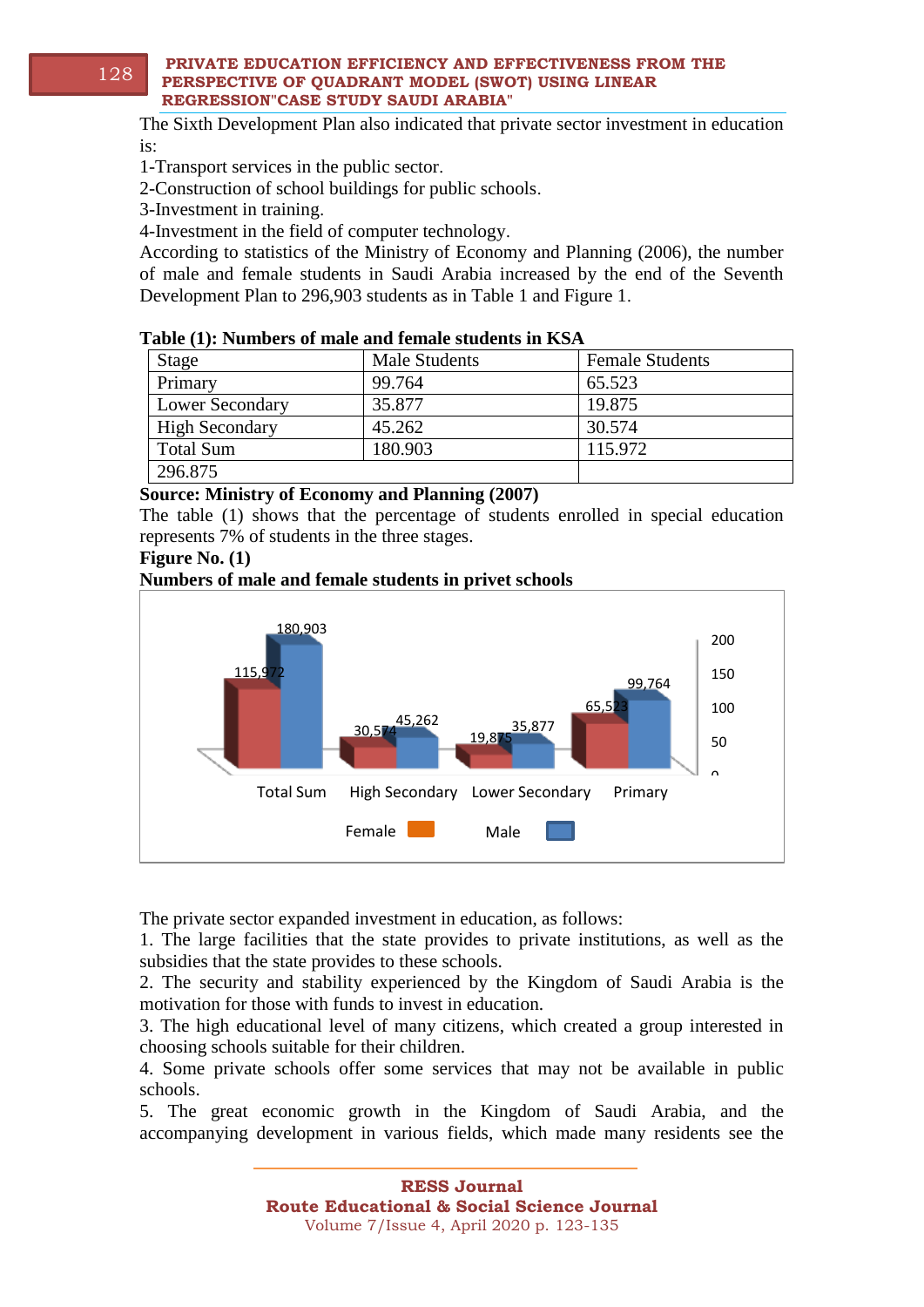opportunity to work for them in the Kingdom, which led many of them to enroll their children in private schools.

6. The wealth that has been achieved for some members of society, making them search for different types of education for their children, regardless of the fees they pay for this.

| Years     | <b>Primary</b> |               | <b>Intermediate</b><br>level |               | <b>Secondary</b> |               | <b>Total</b> |
|-----------|----------------|---------------|------------------------------|---------------|------------------|---------------|--------------|
|           | <b>Male</b>    | <b>Female</b> | <b>Male</b>                  | <b>Female</b> | <b>Male</b>      | <b>Female</b> |              |
| 1434/1433 | 544            | 676           | 506                          | 430           | 448              | 309           | 2913         |
| 1435/1434 | 551            | 674           | 527                          | 425           | 458              | 310           | 2945         |
| 1436/1435 | 563            | 701           | 535                          | 423           | 464              | 309           | 2995         |
| 1437/1436 | 586            | 789           | 548                          | 437           | 473              | 304           | 3101         |
| 1438/1437 | 613            | 779           | 540                          | 456           | 428              | 302           | 3118         |

**Table No (2): Private Schools in the Kingdom of Saudi Arabia sorted by Stage, Gender and Years**

**Source: Ministry of Education**





| 1434/1433 |
|-----------|
| 1435/1434 |
| 1436/1435 |
| 1437/1436 |
| 1438/1437 |

It observed through Figure and Table (2) according to the statistics of the Ministry of Education for private schools from 1433-1433 the number of schools increased from (2913) to (3118) in 1437/1438 Hijri.This indicates that there is a demand for private schools in the continued increase each year, although we find that the secondary school for girls has been fluctuating in the increase and decrease began 1433/1434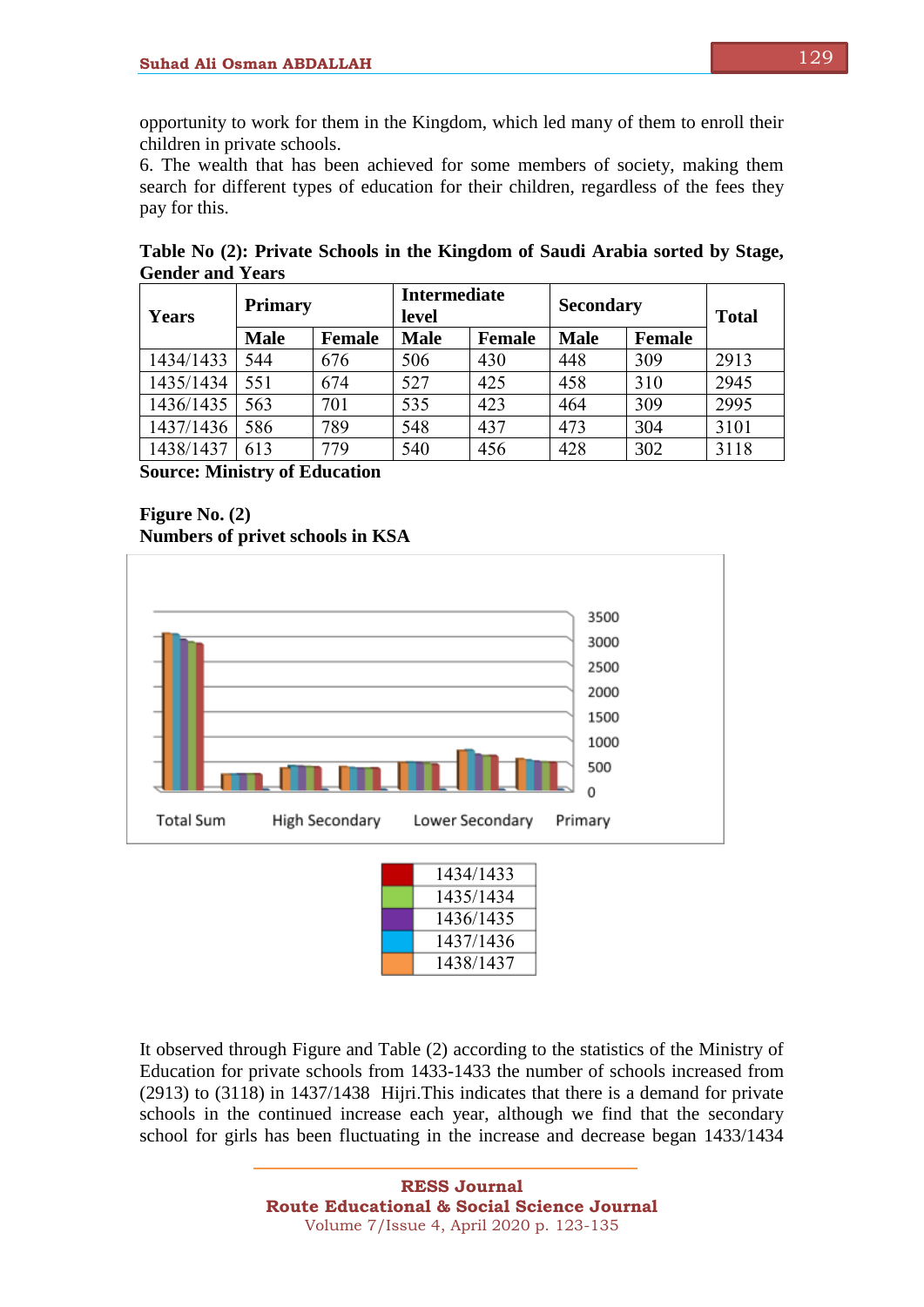(309) and in 1437/1438 decreased to (302) despite the increase in the year 1434/1435 to (310).

### **The second topic: Quadrant analysis and Linear Regression The first requirement: Quadrant analysis**

#### **1- Elements of quadruple analysis**

The quadruple analysis is used as a strategic analysis tool that helps institutions to identify the positive and negative factors which affect the institution whether from internal or external. This analysis is divided into four elements: **Strengths** 

Weaknesses

Opportunities: it's come from abroad such as increasing sales and profits Threats: it's come from outside and can cause disturbances. Quadruple analysis is an important tool in organizing information, provides solutions, identify challenges and capture opportunities.

The quadruple analysis is focus on the following elements: strength, weakness, opportunities and threats. These elements help to identify factors effect on strategic plans, work or initiative. To identify these elements which have negative and positive impacts helps institutions to communicate more effectively to identify elements in the plan to focus on.In the quadrant analysis we depending on Four digits and each element is listed side by side for comparison. In general, strengths and weakness not match the opportunities and threats listed, although there should be some correlation between these factors.

This technique / quadrant analysis consists of two aspects:

#### **Internal factors: -**

Internal factors refer to strengths and weaknesses, which include the resources and expertise available to the institution, that must be limited to what is really and truly strengths and weaknesses and that the analysis should move away from expectations and prospects, for example:

- Financial resources such as finance, sources of income and investment opportunities
- Physical resources such as sites, company facilities and equipment
- Human resources such as staff, volunteers and target audience
- Current processes such as employee programs, hierarchies and software systems

#### **External factors: -**

Each organization or individual is influenced by external factors, and it is important that these factors are documented and taken into account whether they are directly or indirectly related to opportunities or threats. External factors usually refer to things out of control of the institution, for example:

• Market changes, such as: products, new technology or changes in market needs.

- Economic changes, such as: financial, domestic or international changes.
- Funding, such as donations, legislative authorities and other institutions.
- Demographics, such as: age, race, gender and culture of the target audience.

#### **2- Quadrant Analysis Modal (SWOT)**

This model requires the compilation of internal and external evaluation results in two lists, one of list is the results of the internal assessment environment and the other external environment assessment results as shown in the following figure:

**Route Educational & Social Science Journal** Volume 7/Issue 4, April 2020 p. 123-135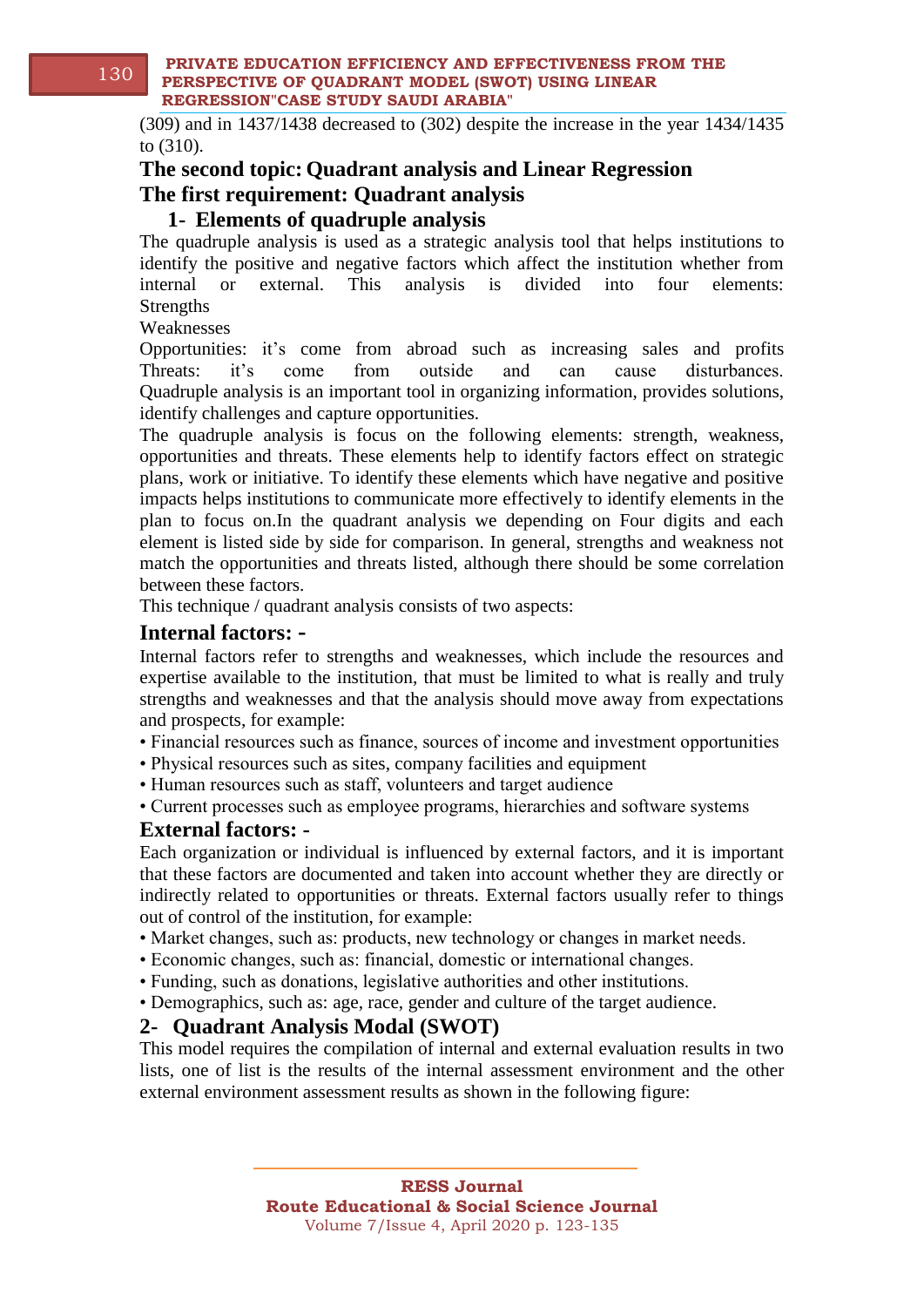|                         | <b>Strengths</b>    | <b>Weaknesses</b>    |
|-------------------------|---------------------|----------------------|
| <b>Internal Factors</b> | Finical resources   | <b>High Prices</b>   |
|                         | Opportunities       | Threats              |
| <b>External Factors</b> | Opening<br>to<br>up | Competition<br>among |
|                         | Technology          | Investors            |

|  | Table No (3) Quadrant Analysis Modal |  |
|--|--------------------------------------|--|
|  |                                      |  |

The strengths, weaknesses, and threats of each element of learning achievement in within in highlights axis and evaluation were analyzed through institutional ability and educational Effectiveness.

#### **Table No (4) : Quadrant Analysis Modal of the private schools in the Kingdom designed by researcher**

|                                   | <b>Strengths</b>                                                                                                                                                                | <b>Weaknesses</b>                                                                                    |
|-----------------------------------|---------------------------------------------------------------------------------------------------------------------------------------------------------------------------------|------------------------------------------------------------------------------------------------------|
|                                   | 1. The existence of a vision, mission and<br>strategic objectives approved, documented and<br>declared and co-drafted by most of the                                            | 1. Inadequate<br>space<br>buildings in<br>some<br>schools<br>with<br>their                           |
| <b>Internal</b><br><b>Factors</b> | concerned authorities<br>involved<br>the<br>in<br>educational<br>process.                                                                                                       | needs.<br>2. The lack of adequate                                                                    |
|                                   | 2. The existence of an implementation plan<br>approved by the Ministry of Education with<br>application of the educational strategy.<br>3- Comparing the private schools in the | and suitable places to<br>conduct<br>student<br>activities (such studio,<br>various<br>sports<br>and |
|                                   | with<br>Kingdom<br>the<br>foreign<br>schools<br>corresponding to the existence of specific                                                                                      | playgrounds).<br>3. The lack of current                                                              |
|                                   | specialties such as the subject of measurement<br>and evaluation and methods of teaching                                                                                        | plan<br>to<br>serve                                                                                  |
|                                   | English language.                                                                                                                                                               | community<br>and<br>environmental<br>development.                                                    |
|                                   | <b>Opportunities</b>                                                                                                                                                            | Threats.                                                                                             |
|                                   | 1. A number of workshops and training courses<br>were held by the Ministry of Education to                                                                                      | 1. Plans improvement<br>is linked by financial                                                       |
| <b>External</b>                   | ensure quality in the educational process.                                                                                                                                      | resources in schools.                                                                                |
| <b>Factors</b>                    | 2. Participation of bodies and individuals from                                                                                                                                 | 2. Lack of adopting                                                                                  |
|                                   | the community involved in the educational                                                                                                                                       | academic standards for                                                                               |
|                                   | in<br>preparing<br>process<br>message.                                                                                                                                          | programs in the most                                                                                 |
|                                   | 3. Building a standard for the ethics of the<br>teaching profession and adopted it as an                                                                                        | private<br>schools.<br>3. Different cultures of                                                      |
|                                   | indicator of good work for teaching staff                                                                                                                                       | foreign schools that are                                                                             |
|                                   | members                                                                                                                                                                         | guided<br>by<br>local                                                                                |
|                                   |                                                                                                                                                                                 | cultures                                                                                             |

## **The Second requirement: Linear Regression**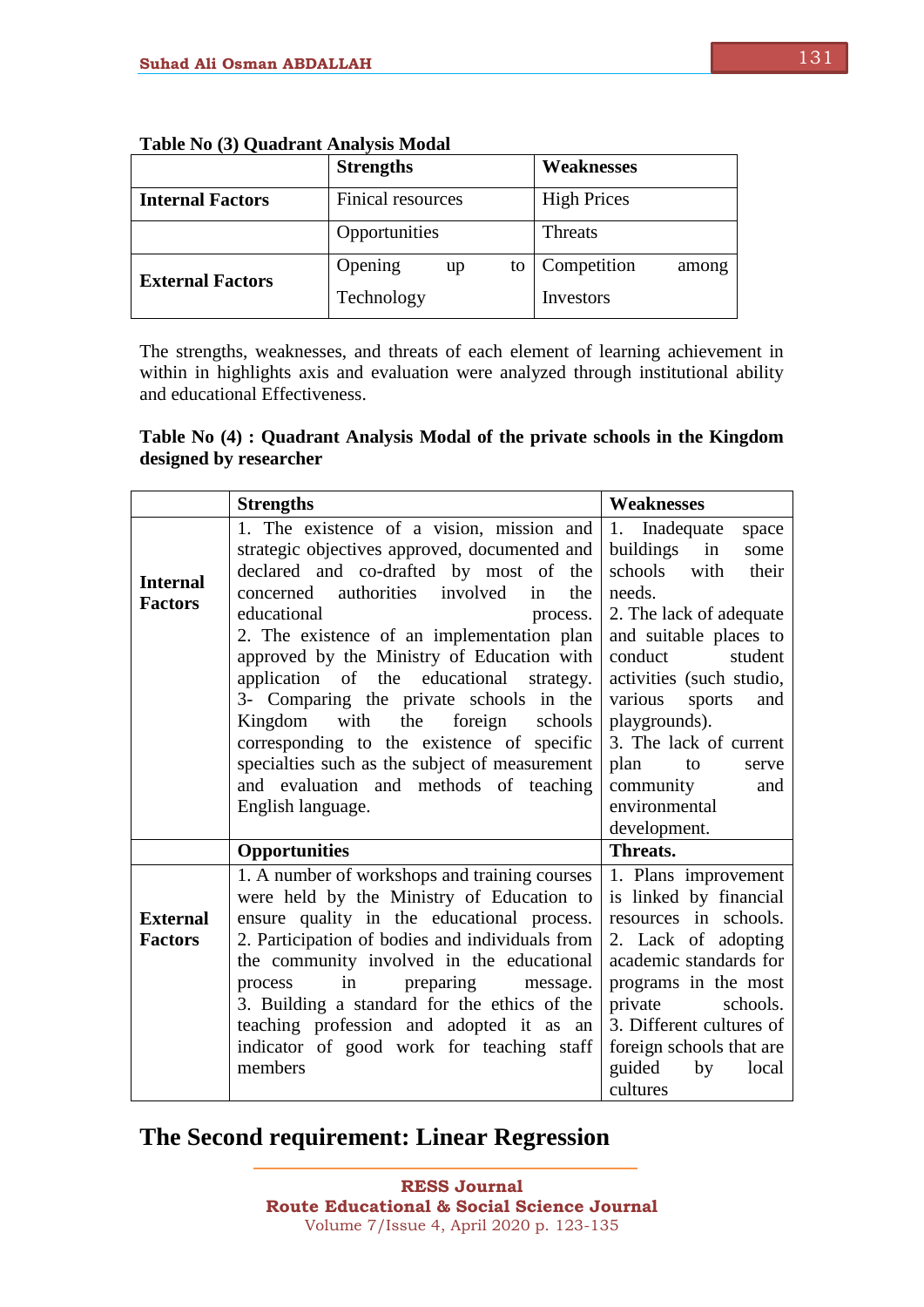#### **PRIVATE EDUCATION EFFICIENCY AND EFFECTIVENESS FROM THE PERSPECTIVE OF QUADRANT MODEL (SWOT) USING LINEAR REGRESSION"CASE STUDY SAUDI ARABIA"** 132

the main objective of the regression model is to represent a complex system in a simple mathematical form so that we can provide a better understanding for characteristics of the relationship between the variables. This understanding is one of the interests of the manager or the decision maker in the institution or the state. Regression models are generally a very useful tool in the management of business processes. In general, regression models can be used in two main points:

First: Show the relationship between the variables

Second: Forecasting and Estimation

The regression analysis also aims at determining a regression equation that is relevant and matching the sample data so that the error variance is smaller. It is worth noting that reconciling a presumed model of data does not simply imply that these patterns are sufficient for this:

1. Test the appropriate model (draw the propagation form) and make sure the regression line is appropriate.

2. Evaluation of the regression model (using purely statistical methods).

### **The Estimate of Regression Equation:**

To estimate this relationship or function, it is necessary to estimate the Parameters values α and β. As is known, α is the fraction of the Y- axis and β is the slope of the straight line. For the of the Y- axis  $\alpha$ , it may take a positive value to be in the positive part of the y-coordinate or zero at its intersection with the point of origin or negative at its intersection with the y-coordinate in its negative part. The value of  $\beta$ , the slope of the regression line, may be positive or negative.

#### **The Third topic: Models Analysis**

Through the data obtained from the Ministry of Education in the Kingdom of Saudi Arabia on the number of private schools from 1433h to 1438 we analyze this data using linear regression coefficient.

| Lable (3). Valiables Elitered/Kellioved |                         |                   |        |  |  |  |  |
|-----------------------------------------|-------------------------|-------------------|--------|--|--|--|--|
|                                         | Model Variables Entered | Variables Removed | Method |  |  |  |  |
|                                         | b Academic a year       |                   | Enter  |  |  |  |  |

## **Table (5): Variables Entered/Removed**

a. Dependent Variable:

b. All requested variables entered.

#### **Table (6): Model Summary**

| Model |                  | R Square | <b>Adjusted R Square</b> | <b>Std.</b> Error of the Estimate |
|-------|------------------|----------|--------------------------|-----------------------------------|
|       | 108 <sup>a</sup> |          | $-.024-$                 | 135.20740                         |

a. Predictors: (Constant),

b. Dependent Variable:

#### **Table (7): ANOVA TABLE**

| Model |            | Sum of Squares | df | Mean Square |      | Sig.              |
|-------|------------|----------------|----|-------------|------|-------------------|
|       | Regression | 6040.067       |    | 6040.067    | .330 | .570 <sup>b</sup> |
|       | Residual   | 511869.133     | 28 | 18281.040   |      |                   |
|       | Total      | 517909.200     | 29 |             |      |                   |

a. Dependent Variable:

b. Predictors: (Constant),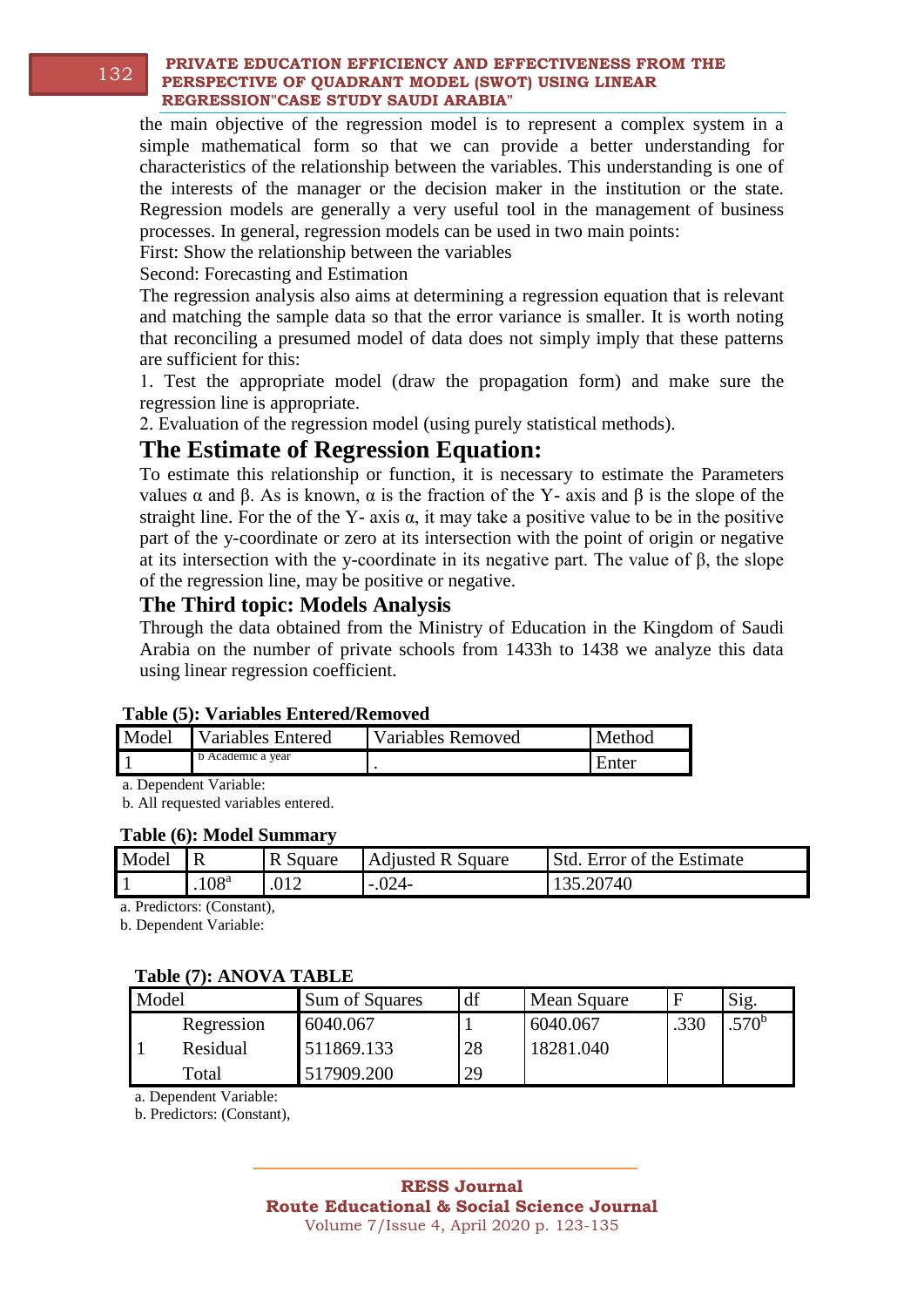| Model |               | <b>Unstandardized Coefficients</b> |            | Standardized<br>Coefficients | m     | Sig. |
|-------|---------------|------------------------------------|------------|------------------------------|-------|------|
|       |               |                                    | Std. Error | <b>B</b> eta                 |       |      |
|       | (Constant)    | 473.500                            | 57.892     |                              | 8.179 | .000 |
|       | Academic year | 10.033                             | 17.455     | 108                          | .575  |      |

#### **Table (8): Coefficients**

a. Dependent Variable: number of Schools

#### Table (9): Number of Schools

| $1400 \left($ , $\right)$ , $14400 \left($ , $\right)$ , $0.600$<br><b>Exact Number of Schools</b> | PRE1      | RES <sub>1</sub> |
|----------------------------------------------------------------------------------------------------|-----------|------------------|
| 544.00                                                                                             | 483.53333 | 60.46667         |
| 676.00                                                                                             | 483.53333 | 192.46667        |
| 551.00                                                                                             | 493.56667 | 57.43333         |
| 674.00                                                                                             | 493.56667 | 180.43333        |
| 563.00                                                                                             | 503.60000 | 59.40000         |
| 701.00                                                                                             | 503.60000 | 197.40000        |
| 586.00                                                                                             | 513.63333 | 72.36667         |
| 789.00                                                                                             | 513.63333 | 275.36667        |
| 613.00                                                                                             | 523.66667 | 89.33333         |
| 779.00                                                                                             | 523.66667 | 255.33333        |
| 506.00                                                                                             | 483.53333 | 22.46667         |
| 430.00                                                                                             | 483.53333 | $-53.53333-$     |
| 527.00                                                                                             | 493.56667 | 33.43333         |
| 425.00                                                                                             | 493.56667 | $-68.56667-$     |
| 535.00                                                                                             | 503.60000 | 31.40000         |
| 423.00                                                                                             | 503.60000 | $-80.60000-$     |
| 548.00                                                                                             | 513.63333 | 34.36667         |
| 437.00                                                                                             | 513.63333 | $-76.63333-$     |
| 540.00                                                                                             | 523.66667 | 16.33333         |
| 456.00                                                                                             | 523.66667 | $-67.66667-$     |
| 448.00                                                                                             | 483.53333 | $-35.53333-$     |
| 309.00                                                                                             | 483.53333 | $-174.53333-$    |
| 458.00                                                                                             | 493.56667 | $-35.56667-$     |
| 310.00                                                                                             | 493.56667 | $-183.56667-$    |
| 464.00                                                                                             | 503.60000 | $-39.60000-$     |
| 309.00                                                                                             | 503.60000 | $-194.60000-$    |
| 473.00                                                                                             | 513.63333 | $-40.63333-$     |
| 304.00                                                                                             | 513.63333 | $-209.63333-$    |
| 428.00                                                                                             | 523.66667 | $-95.66667-$     |
| 302.00                                                                                             | 523.66667 | $-221.66667-$    |

In the above table no (9) , we estimate that the actual number of schools in 1433 is 544, and 483 is the estimate and the error is 60, so we measure all the years.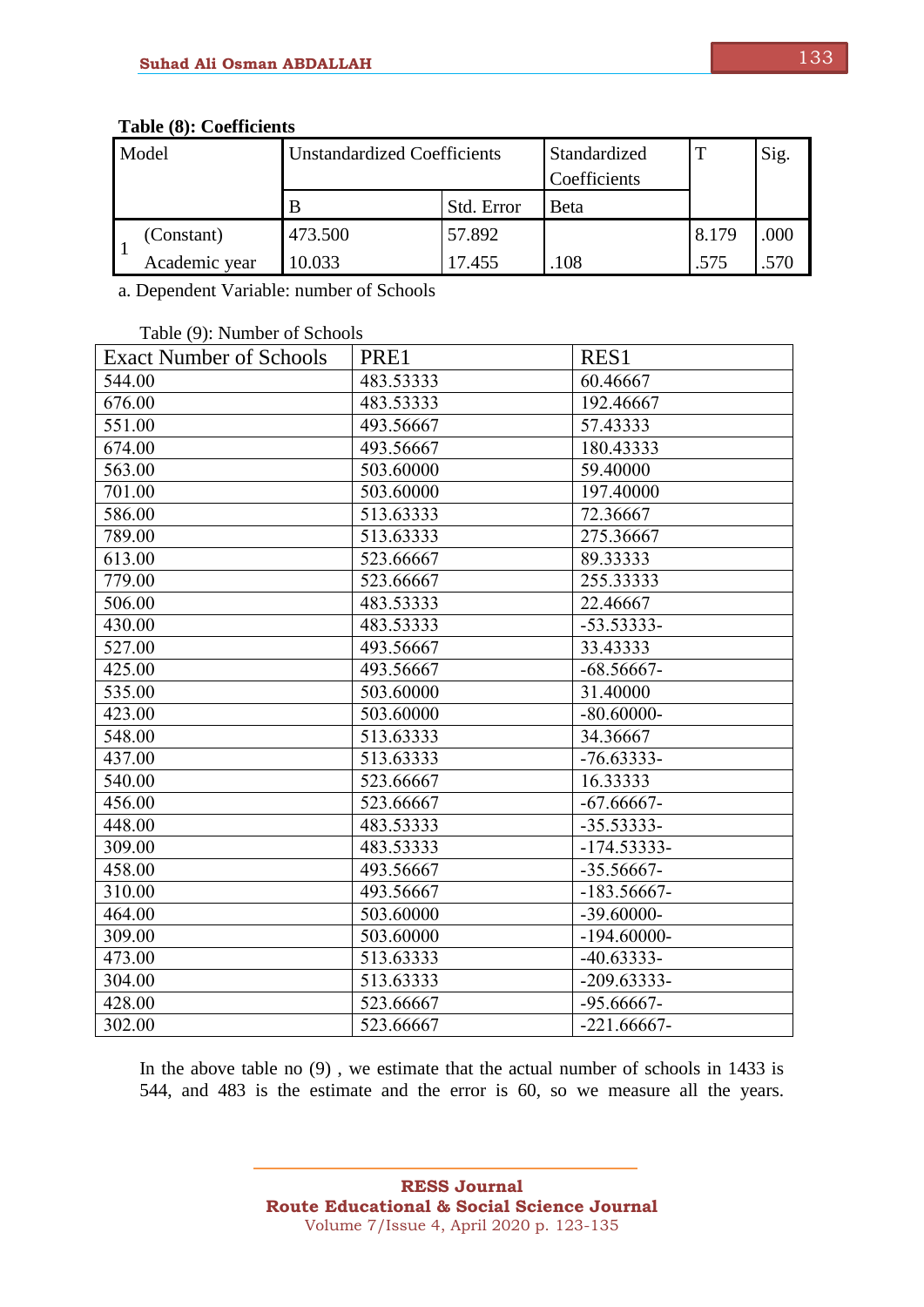### **Conclusion:**

In the conclusion of this research, we will discuss the summary of the research, which includes the most important results and recommendations of the study.

#### **The most important search results**

Through the above the researcher has tackled the following:

1. The value of the regression coefficient is 0.108 and the mean value in the data is 0.33 which means that there is an increase in the number of schools each year.

2. The regression line segment is 473.5 and the slope is 10.0. This indicates that the average increase in each year equals 10 schools.

3. The value of the coefficient of measurement is 0.12 and the mean level is 0.57 and the correlation rate is -0.24. If the correlation is reversed, increase the number of schools by increasing the years.

4. The increase in the number of schools indicates the direction of investors to the field of education and this indicates that there are high profitability opportunities.

5. Through the State's policies in encouraging investment in educational fields, many investors have set up private schools.

6 – Parents turnout to private schools' evidence of the efficiency of these schools and their effectiveness in the stock in the educational process.

#### **Recommendations:**

Through this study, we recommend the following educational process operators:

1- Opening the door for investors, encouraging them and supporting them with flexible investment policies in the field of private education.

2- Reviewing private schools to ensure the efficiency of education and its effectiveness in performing the educational role.

#### **Sources and References:**

- 1- Ahmed Al-Qatamin, Strategic Management Concepts and Applied Cases, Dar Majdalawi Publishing and Distribution, Amman, (2002-2003), p. 73
- 2- Ahmed Maher, Director's Guide Step by **Step** in Strategic Management, University House, Alexandria (1999),p. 134.
- 3- Dr. Ali Rahal, Introductory Lectures for Postgraduate Students, Strategy Scale, Public Management Specialization, Faculty of Economic Sciences, Mohammed Khaydar University, Biskra, (2004).
- 4- Mohamed Gamal El-Din El-Morsi et al., Strategic Thinking and Strategic Management - Applied Methodology, University House, Alexandria, (2002), p 153-154.
- 5- Nadia Al Arif, Strategic Management Third Millennium Management, University House, Alexandria, (2000).
- 6- Hamad Ibrahim Al-Salloum, General Education in the Kingdom of Saudi Arabia, International Craft Press, Washington, (1991), P. 168.